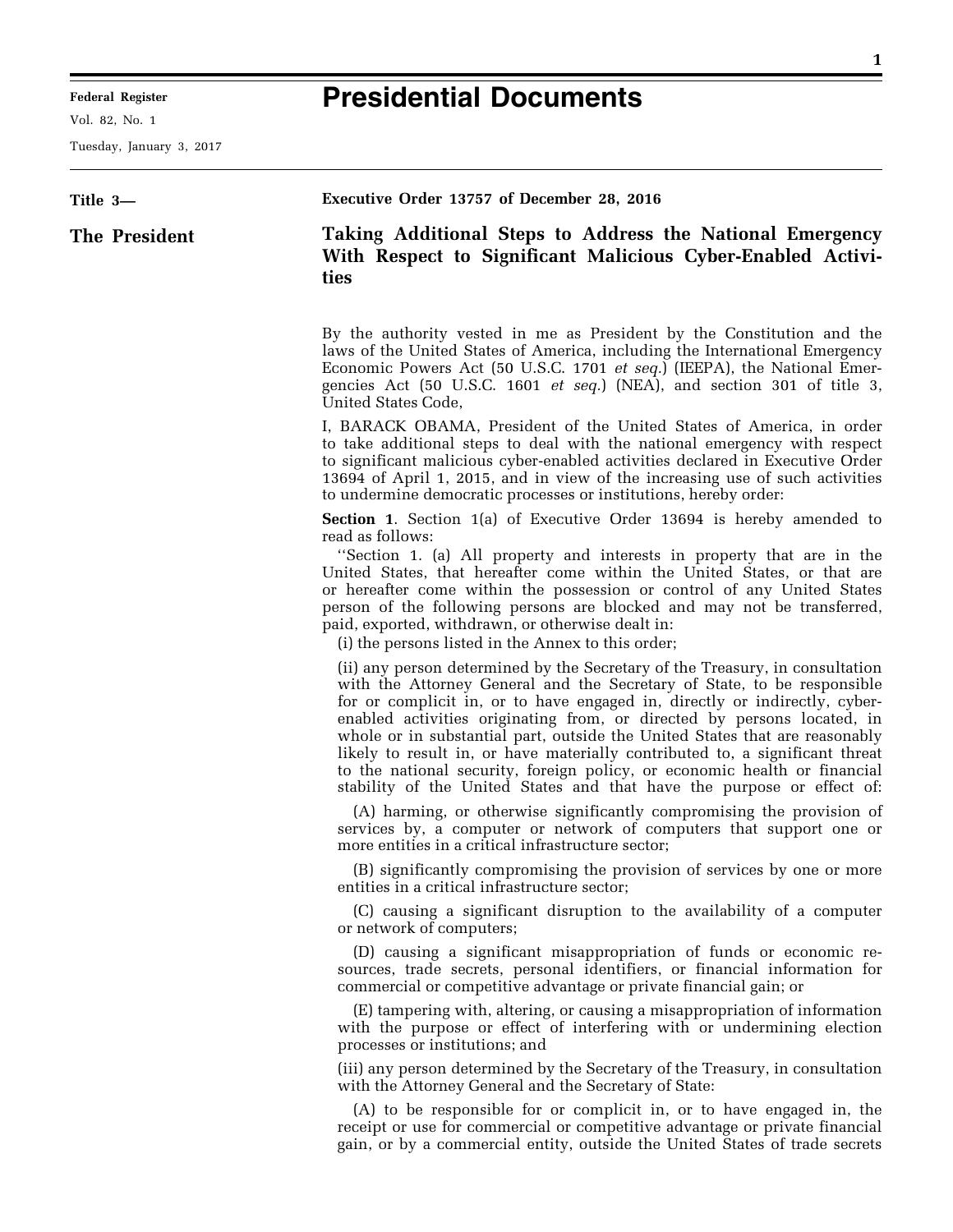misappropriated through cyber-enabled means, knowing they have been misappropriated, where the misappropriation of such trade secrets is reasonably likely to result in, or has materially contributed to, a significant threat to the national security, foreign policy, or economy of the United States;

(B) to have materially assisted, sponsored, or provided financial, material, or technological support for, or goods or services to or in support of, any activity described in subsections (a)(ii) or (a)(iii)(A) of this section or any person whose property and interests in property are blocked pursuant to this order;

(C) to be owned or controlled by, or to have acted or purported to act for or on behalf of, directly or indirectly, any person whose property and interests in property are blocked pursuant to this order; or

(D) to have attempted to engage in any of the activities described in subsections (a)(ii) and (a)(iii)(A)–(C) of this section."

**Sec. 2**. Executive Order 13694 is further amended by adding as an Annex to Executive Order 13694 the Annex to this order.

**Sec. 3**. Executive Order 13694 is further amended by redesignating section 10 as section 11 and adding a new section 10 to read as follows:

''Sec. 10. The Secretary of the Treasury, in consultation with the Attorney General and the Secretary of State, is hereby authorized to determine that circumstances no longer warrant the blocking of the property and interests in property of a person listed in the Annex to this order, and to take necessary action to give effect to that determination.''

**Sec. 4**. This order is not intended to, and does not, create any right or benefit, substantive or procedural, enforceable at law or in equity by any party against the United States, its departments, agencies, or entities, its officers, employees, or agents, or any other person.

**Sec. 5**. This order is effective at 12:01 a.m. eastern standard time on December 29, 2016.

Sport

THE WHITE HOUSE, *December 28, 2016.*